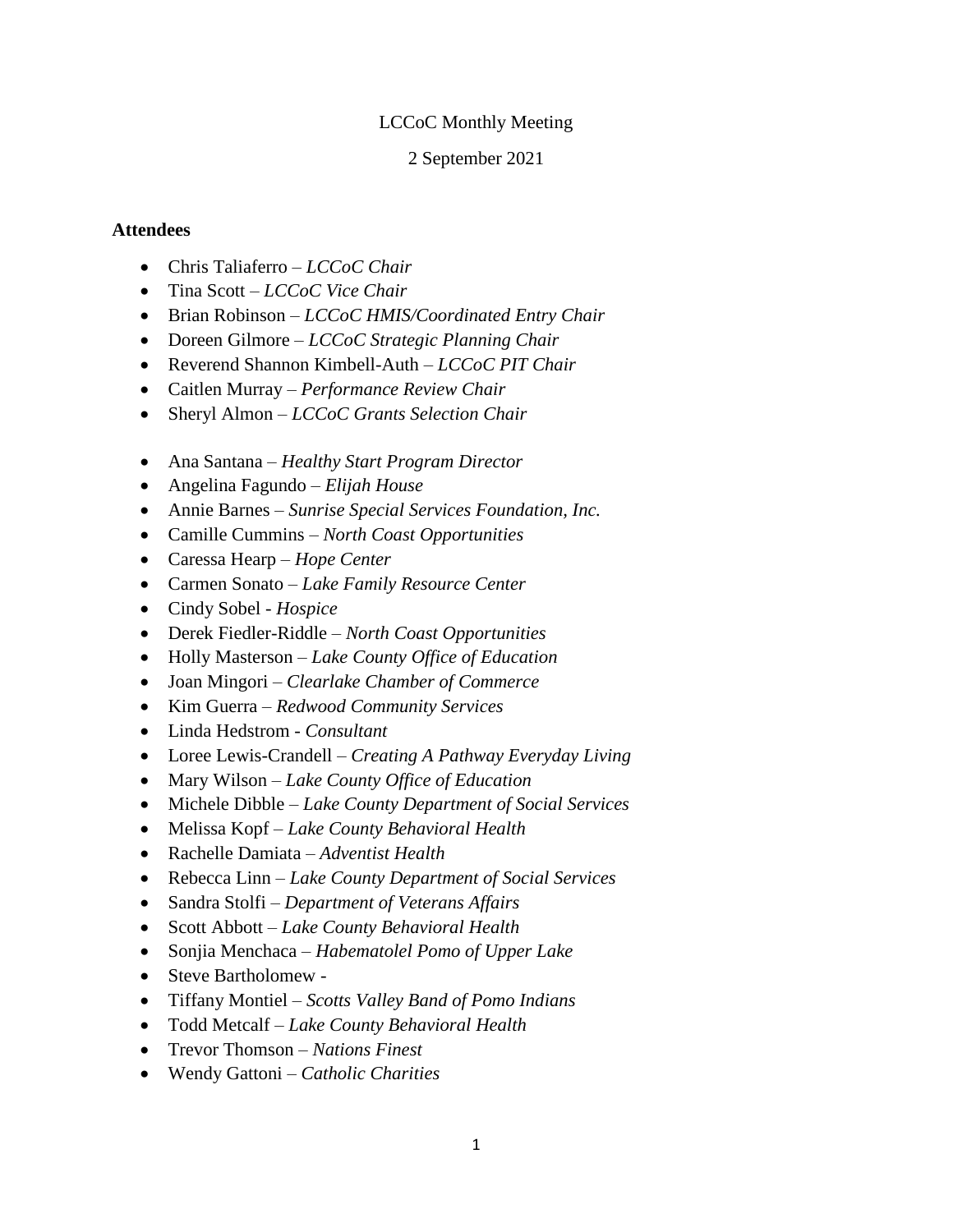# **Call to Order – 3:00 P.M.**

# **New Membership**

- Joan Mingori
	- Retired from Lower Lake High School as a Career Counselor. Has worked in the education field for years. Volunteered to work at the Clearlake Chamber of Commerce as a manager to help with the homeless living in the parks.
- Unanimously voted to approve new members.

## **Motions**

## Performance Review Committee Chair

 Motion to vote in Caitlen Murray as Performance Review chair. o Unanimously voted yes.

#### August Meeting Minutes

• Adopted with no amendments.

## **CoC Committee Updates**

## HMIS / Coordinated Entry – Brian Robison

- Coordinated Entry Draft was presented to HUD Technical Assistance. Input for review and adjustments.
- Emergency Housing Vouchers have been approved. Partners have started going through training on this.
- EHV Access Points, large commitment from Behavioral Health, another one by Elijah House. Making huge progress, but a problem is there are not a lot of resources for the access points, being creative on how to do this. Working with Giliana Morshedi.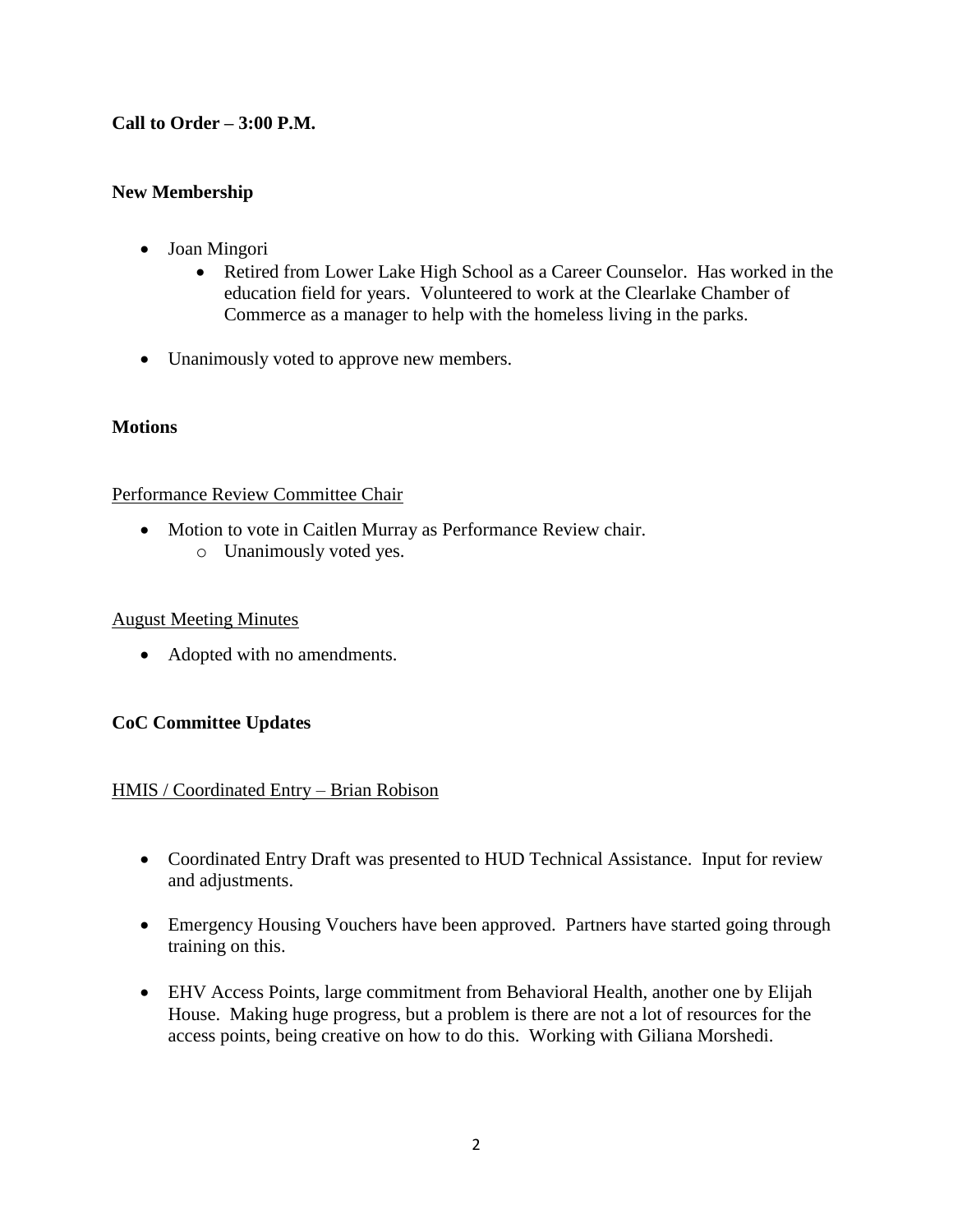#### Strategic Planning – Doreen Gilmore

- Edit on Gap Analysis, please give input before we post it on the website. Added resources, Catholic Charities, Pomo Indians, Nations Finest. Updated acronyms.
- 3 members of the CoC meeting went to training on Diversity.
- Put together a Community Survey to get input from the community on the direction our CoC should be moving towards. Ends on October 31, 2021.

|                                                               | Lake County Continuum of Care                                                                                                                                                                                                                                                                                                                                                                                                                                                               |
|---------------------------------------------------------------|---------------------------------------------------------------------------------------------------------------------------------------------------------------------------------------------------------------------------------------------------------------------------------------------------------------------------------------------------------------------------------------------------------------------------------------------------------------------------------------------|
|                                                               | 2021 Community Survey                                                                                                                                                                                                                                                                                                                                                                                                                                                                       |
|                                                               |                                                                                                                                                                                                                                                                                                                                                                                                                                                                                             |
| will fund. Please answer the following questions:             | The Lake County Continuum of Care (LCCoC) invites you to participate in the 2021 Community<br>Survey. This survey will help us prioritize the populations we serve and the projects the LCCoC                                                                                                                                                                                                                                                                                               |
| Please check an identifier:                                   | LCCoC member (agency or individual)                                                                                                                                                                                                                                                                                                                                                                                                                                                         |
|                                                               | Interested community member                                                                                                                                                                                                                                                                                                                                                                                                                                                                 |
|                                                               | Potential client/ or client of services for<br>at-risk or experiencing homelessness                                                                                                                                                                                                                                                                                                                                                                                                         |
|                                                               |                                                                                                                                                                                                                                                                                                                                                                                                                                                                                             |
| we additionally can serve, by selecting ONE of the following: | quidance on how to prioritize residents who are experiencing homelessness. Using the<br>Coordinated Entry System, the Lake County Continuum of Care must prioritize and serve the<br>chronically homeless, individuals with significant challenges and functional impairments, high<br>utilizers of crisis or emergency services, domestic violence victims, veterans, and children and<br>youth. Other priorities can be determined by the community. Please assist us in prioritizing who |
| Seniors with no Vulnerabilities                               | Families with Older Children                                                                                                                                                                                                                                                                                                                                                                                                                                                                |
| Transitional Aged Youth                                       | Non-Life Altering Disabilities                                                                                                                                                                                                                                                                                                                                                                                                                                                              |
| <b>Tribal Members</b>                                         | Migrant Individuals/Families                                                                                                                                                                                                                                                                                                                                                                                                                                                                |
|                                                               | Other Ethnic, Race or Gender (Please specify)                                                                                                                                                                                                                                                                                                                                                                                                                                               |
|                                                               | Community Members Hard to House: Justice System Involvement, Eviction History,<br>Credit Issues, Pets (These types of questions are presented in the CES Assessment)                                                                                                                                                                                                                                                                                                                        |
|                                                               | Other - Please identify:                                                                                                                                                                                                                                                                                                                                                                                                                                                                    |
| The five project types are:                                   | #2. The LCCoC receives funding for services from specific grants, that cover five project types.                                                                                                                                                                                                                                                                                                                                                                                            |
| - Emergency Shelter                                           |                                                                                                                                                                                                                                                                                                                                                                                                                                                                                             |
|                                                               | . Transitional Housing which offers up to 24 months of rental assistance and services                                                                                                                                                                                                                                                                                                                                                                                                       |
|                                                               | . Rapid Rehousing that includes housing identification (recruiting landlords), move in and<br>rental assistance (deposits, first month's rent, last month's rent, utility assistance and                                                                                                                                                                                                                                                                                                    |
|                                                               | temporary and limited rent) and case management services                                                                                                                                                                                                                                                                                                                                                                                                                                    |

- 
- Save Haven, funding for domestic violence housing<br>Permanent Supportive Housing for Veterans, individuals with mental health and physical<br>disabilities, and transition age foster youth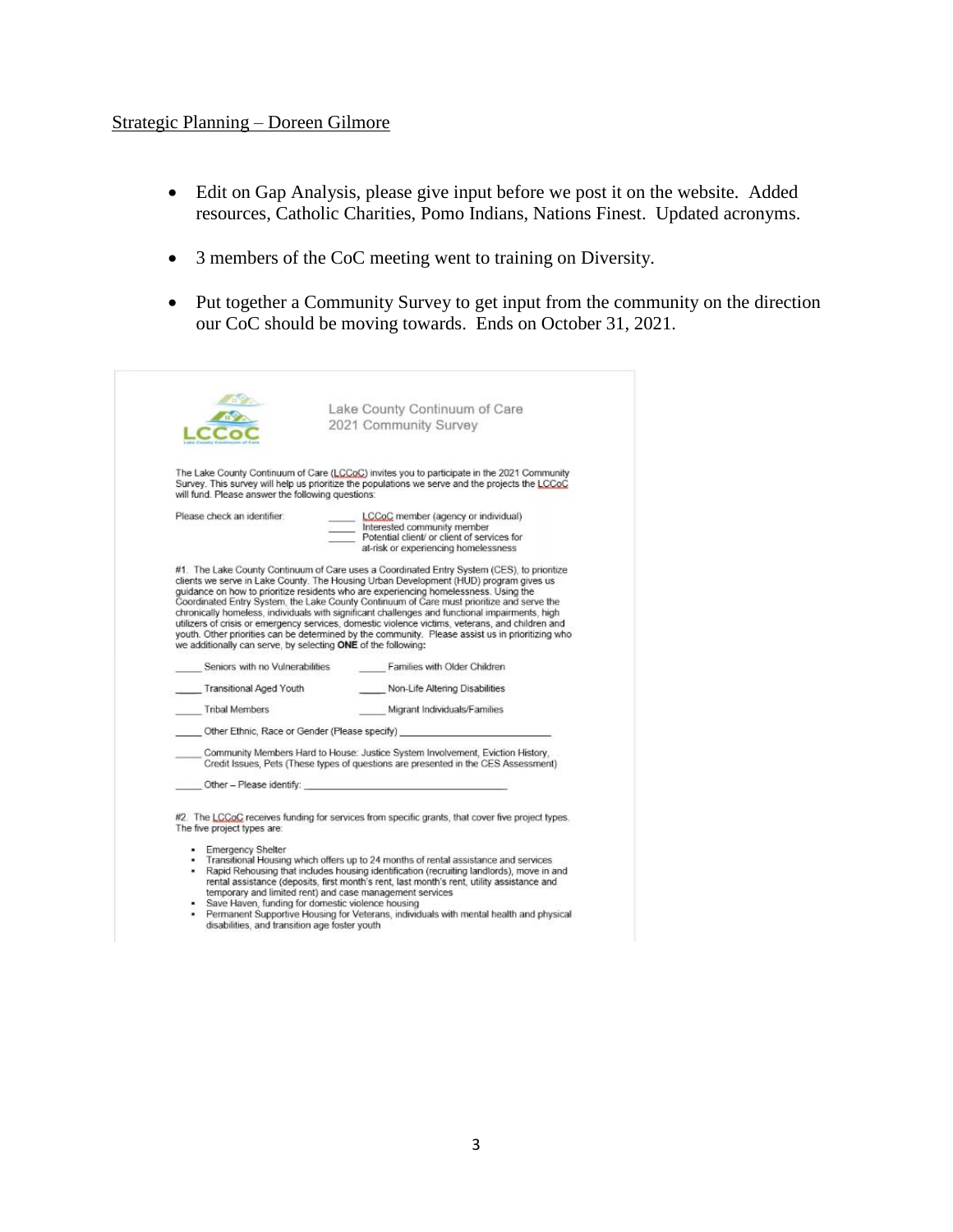

Lake County Continuum of Care 2021 Community Survey

Please select ONE of the five housing project types, that you would like the Continuum of Care to prioritize and focus more funding:

| <b>Emergency Shelter</b> | <b>Transitional Housing</b>  | Rapid Rehousing |
|--------------------------|------------------------------|-----------------|
| Safe Haven               | Permanent Supportive Housing |                 |

#3. The LCCoC applies for funding from the federal and state governments. We can work on applying for funds to support specific housing projects. Please indicate your top two (2) housing<br>projects you would like the LCCoC to apply for funding, with # 1 being your highest choice:

| Unaccompanied and Transition Aged Youth Home | Tiny Home Village                   |  |
|----------------------------------------------|-------------------------------------|--|
| Home-Key Project with designated Motels      | Safe Parking Project on County Land |  |

Support for Veteran Transition Housing Support for Tribal Housing

| Support for Behavioral Health Housing | Other: |  |
|---------------------------------------|--------|--|
|                                       |        |  |

#4. The LCCoC may be able to offer more services through available funding sources. Please indicate your top two (2) choices for services to be funded:

| Navigators to help find housing    |                            | Staff time for Case Management Services |  |
|------------------------------------|----------------------------|-----------------------------------------|--|
| Housing Problem Solving Staff time |                            | Referral Services (Access Points)       |  |
| Street Outreach Programs           | <b>Health Services</b>     | Counseling                              |  |
| Food                               | Clothing                   | <b>Hygiene Supplies</b>                 |  |
| <b>Credit Assistance</b>           | Utilities Assistance       | Transportation                          |  |
| <b>Employment Assistance</b>       | <b>Budgeting Education</b> | Life Skills                             |  |
| Youth Services                     |                            |                                         |  |

This survey can be taken starting September 2,2021 by Survey Monkey or on paper and scanned to Melissa Kopf mellisa.kopf@lakecountyca.gov The survey ends October 31, 2021.

Thank you for participating in the Lake County Continuum of Care Community Survey. Your responses are important in building a program plan for Lake County.

- Derek Fielder stated he took the survey on survey monkey and was having issues with numbers 3 and 4. Doreen will look into it.
- Linda Hedstrom thinks we are missing the boat on gap analysis, seasonal versus migrant workers in Lake County. Linda states we should be going after many other money opportunities in the upcoming years that have been ignored in Lake County.

Point In Time – Rev. Shannon Kimbell Auth

- Focusing on Equity report and Symtec Contract. Put together the leadership for each committee moving forward.
	- o Tribal Katie Ray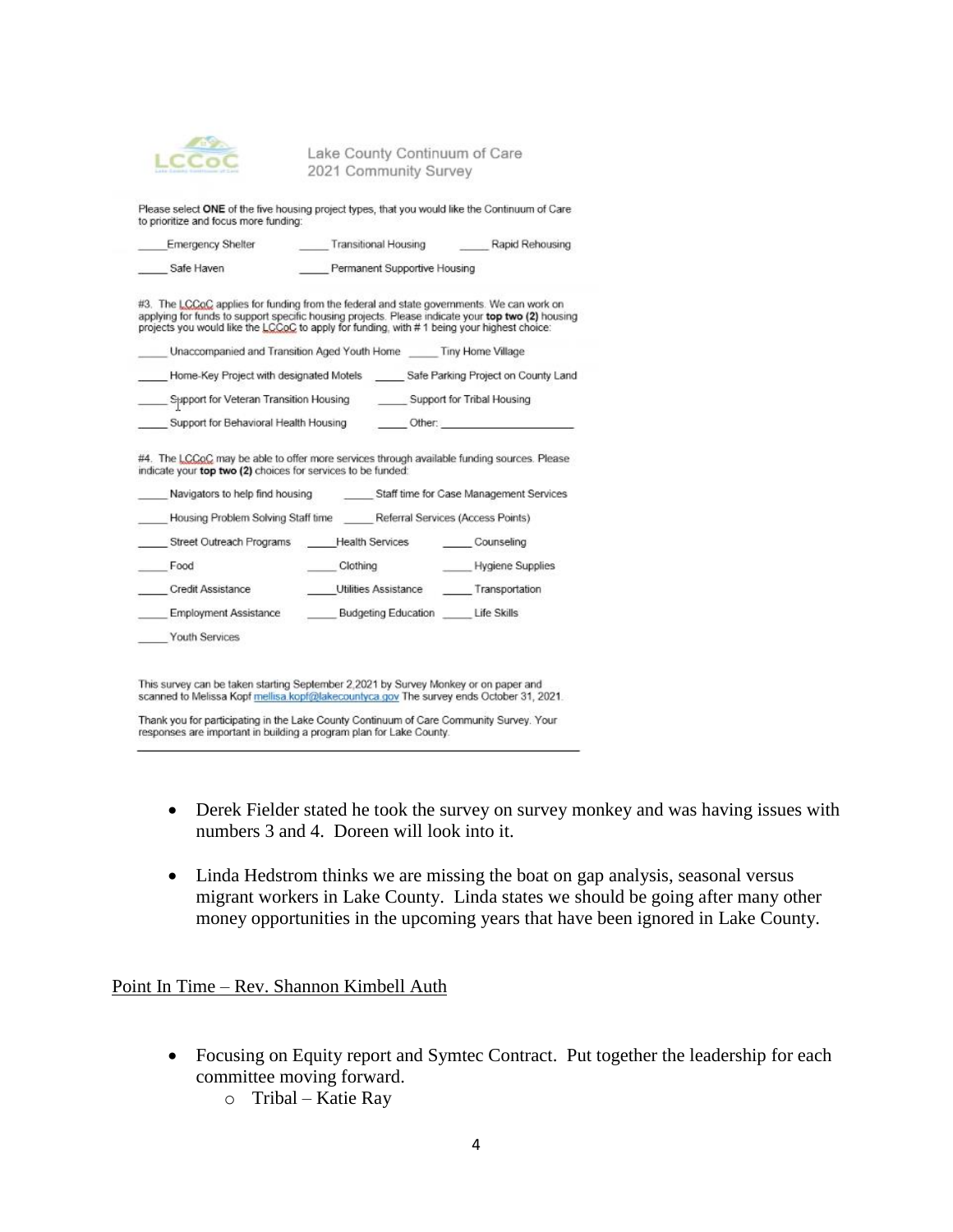- o HIC Count Tina Scott
- o Equity Incentive Bags Faith Hornby
- o Location Carrie Manning
- o Veterans Chris Taliaferro
- $\circ$  Education Mary and Holly
- o Law Enforcement Chief White
- Article in local paper talked about gentleman who has been homeless for 30 years in the Middletown area of Lake County. Our PIT Count partnered with miracle messages and due to our new partnership we were and was able to get this gentleman home to his family in Tacoma Washington. Link to the article: [https://www.record-bee.com/2021/09/01/30-years-of-homelessness](https://www.record-bee.com/2021/09/01/30-years-of-homelessness-ends-for-one-man-thanks-to-innovative-partnership/)[ends-for-one-man-thanks-to-innovative-partnership/](https://www.record-bee.com/2021/09/01/30-years-of-homelessness-ends-for-one-man-thanks-to-innovative-partnership/)
- Next meeting will be on September  $20<sup>th</sup>$ . Focusing on what we want our custom questions to be for the next PIT count. Tribal subcommittee bringing to the table a better way to identify tribal membership. Second focus the story of homeless is Lake County. Asking more family, fire or Covid questions.
- Still going to be digital the next PIT count. Digital count prevents errors from happening as paper copies allow data to not be collected.
- January 27, 2022 is the next PIT Count. This next count we will be doing a better job of counting sheltered homeless in Lake County. Wants to be able to count McKinney Vento numbers better this coming year.
- 145 new individual homeless from the Cache fire. We cannot count people right now, but we will be looking at a question about homeless caused due to fires on our digital PIT count.
- Linda Hedstrom stated that all data collected even if it doesn't meet technical definition of homeless still can use it for other grants. Shannon and others agreed that all data captured will be shared.

#### Interfaith – Debra Fielder

• Not present, nothing to report.

## Grant Selection – Sheryl Almon

Next meeting date will be September 8.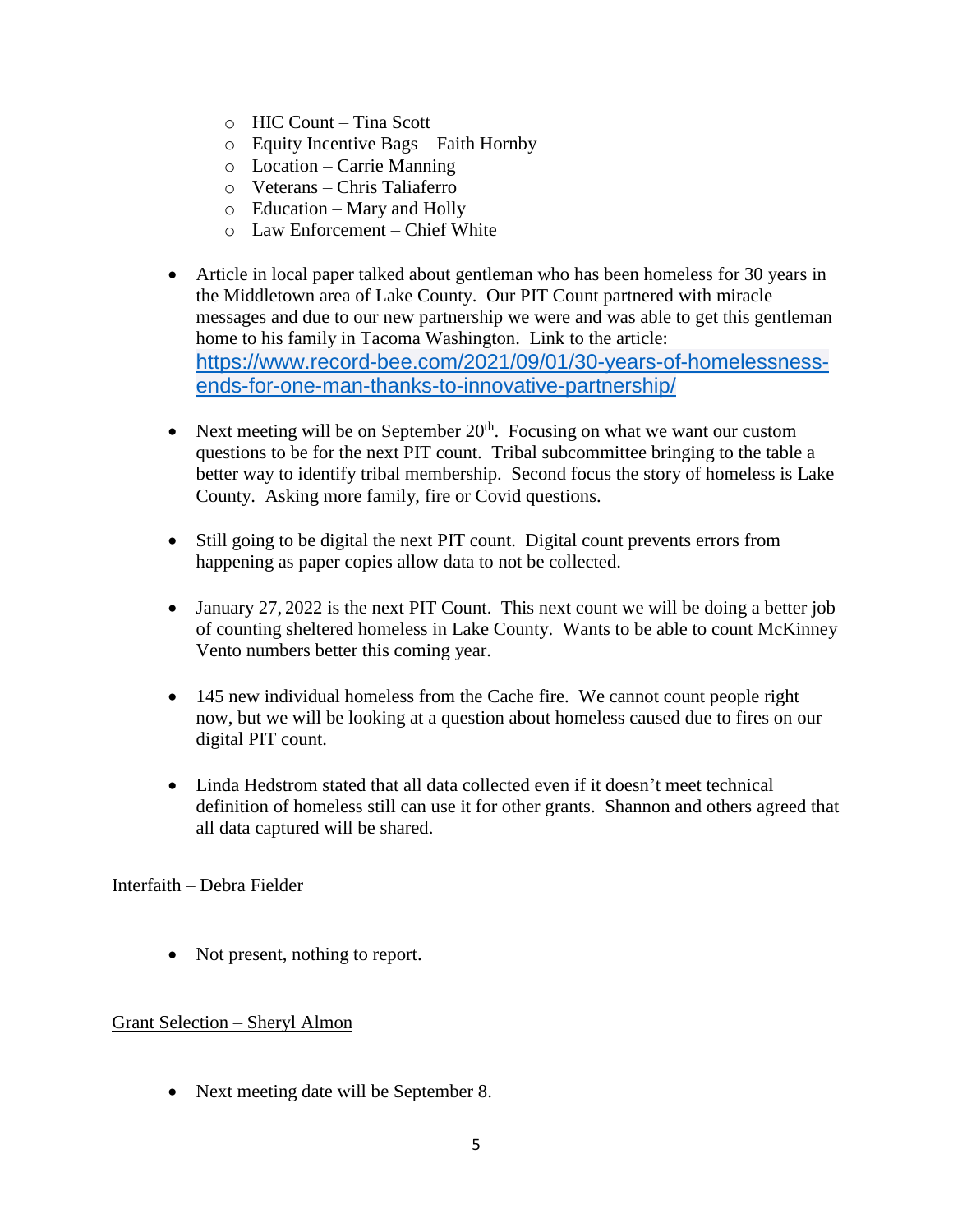- California Housing Coordinating and Finance Council doing Funding under HEAP. Big dollars and we are going to be reaching out for them.
- Modifying grants scoring criteria to meet. Rating and Ranking new tool, investigating on how to get us using it.
- Scoring deals with performance. Ranking our tools and our process with database evaluations, completion of projects, methodology, and objective performances. Working with HMIS group to get this data.
- Read through state NOFA. Emergency Housing money available, will be looking into it.

## Performance Review – Caitlen Murray

 Setting up zoom meeting for the third Thursday of every month. Will be posting that on the webpage.

Homeless Liaison and Secretary – Vacant

Chris asked for everyone to help fill this position.

## **New Business / Organizational Announcements**

- Diversity Working Group. Doreen stated that we want to report out in a respectful way in our local community not HUDs. Asking for volunteers to review documents and report out to race. Shannon went back to equity training about using the word BIPOC. Link provided below for information on it. <https://www.thebipocproject.org/> If you are interested please reach out to Chris.
- Scott Abbott gave updates.
	- o Have awarded contracts with ESG COVID Round 2 to Adventist Health.
	- o Awarding contract to Adventist Health for Pathways Hub and Coordinated Entry Central Operator
	- o Upcoming. Round 2 of HHAP Grant. Fully done agreement with state. Putting together RFP on it now.
	- o Upcoming. Regular ESG grant. CoC approves it, but direct contract with state.